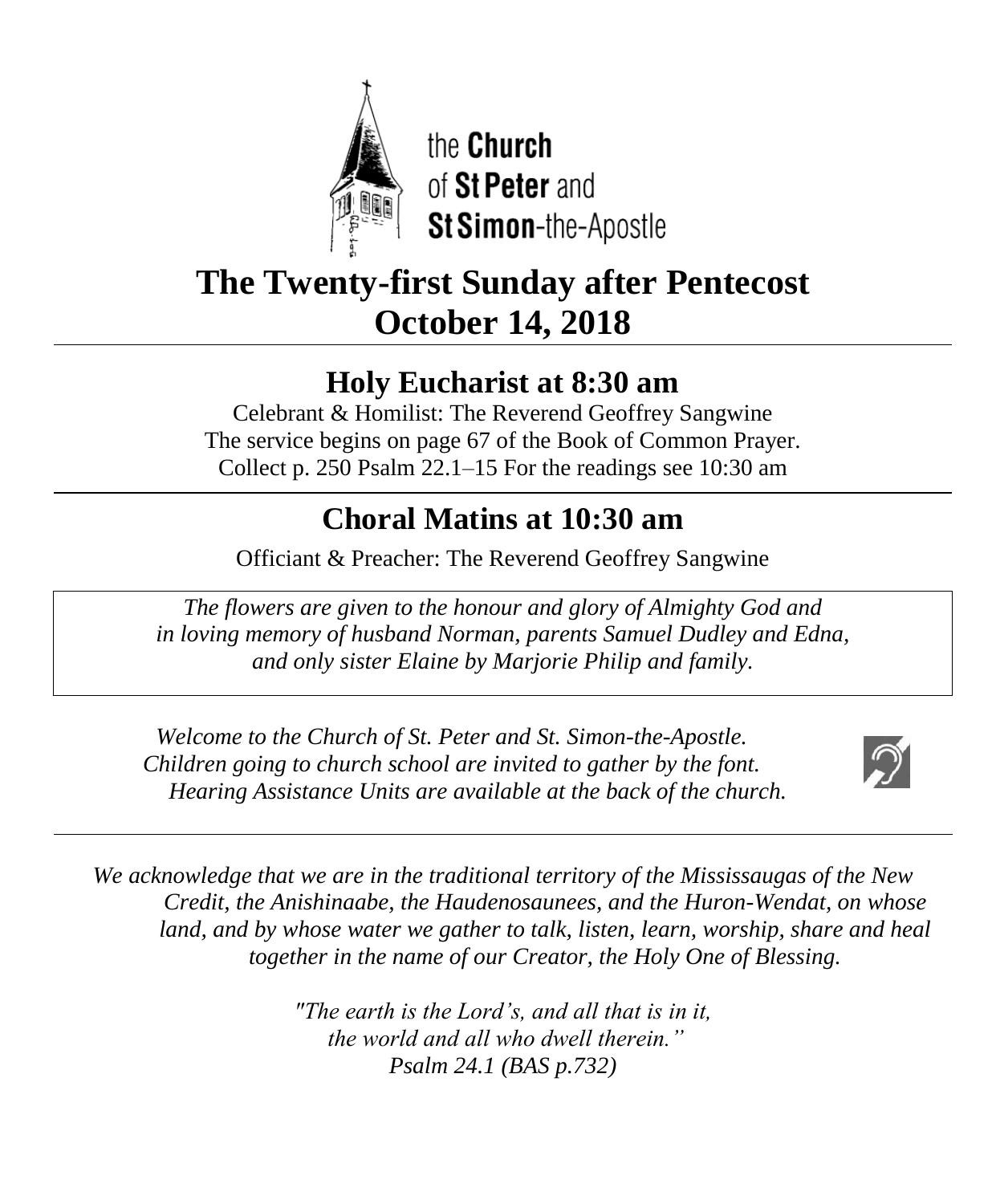**Prelude** *Vater Unser* GEORG BÖHM

**Hymn 556** *O For A Closer Walk With God* CAITHNESS

**Opening Sentence** – BCP pp. 1-2

**Exhortation** – BCP p. 4 *You are invited to kneel.*

- *Officiant* Almighty and most merciful Father,
- *All* **We have erred and strayed from thy ways like lost sheep, we have followed too much the devices and desires of our own hearts, we have offended against thy holy laws, we have left undone those things which we ought to have done, and we have done those things which we ought not to have done; and there is no health in us. But thou, O Lord, have mercy upon us, miserable offenders. Spare thou them, O God, which confess their faults. Restore thou them that are penitent; according to thy promises declared unto all people in Christ Jesu our Lord. And grant, O most merciful Father, for his sake, that we may hereafter live a godly, righteous, and sober life, to the glory of thy holy Name. Amen.**
- *Officiant* Almighty God, the Father of our Lord Jesus Christ, who desireth not the death of a sinner, but rather that we may turn from our wickedness, and live, hath given power and commandment to his ministers, to declare and pronounce to his people, being penitent, the absolution and remission of their sins. He pardoneth and absolveth all them that truly repent and unfeignedly believe his holy Gospel. Wherefore we beseech him to grant us true repentance and his Holy Spirit, that those things may please him which we do at this present, and that the rest of our life hereafter may be pure and holy; so that at the last we may come to his eternal joy; through Jesus Christ our Lord. **Amen.**

#### **Lord's Prayer**

**Versicles & Responses** 

*Officiant* O Lord, open thou our lips;

*All* **And our mouth shall show forth thy praise.**

*Officiant* O God, make speed to save us;

*All* **O Lord, make haste to help us.**

*You are invited to stand.*

*Officiant* Glory be to the Father, and to the Son, and to the Holy Ghost;

*All* **As it was in the beginning, is now, and ever shall be, world without end. Amen.**

*Officiant* Praise ye the Lord;

*All* **The Lord's Name be praised.**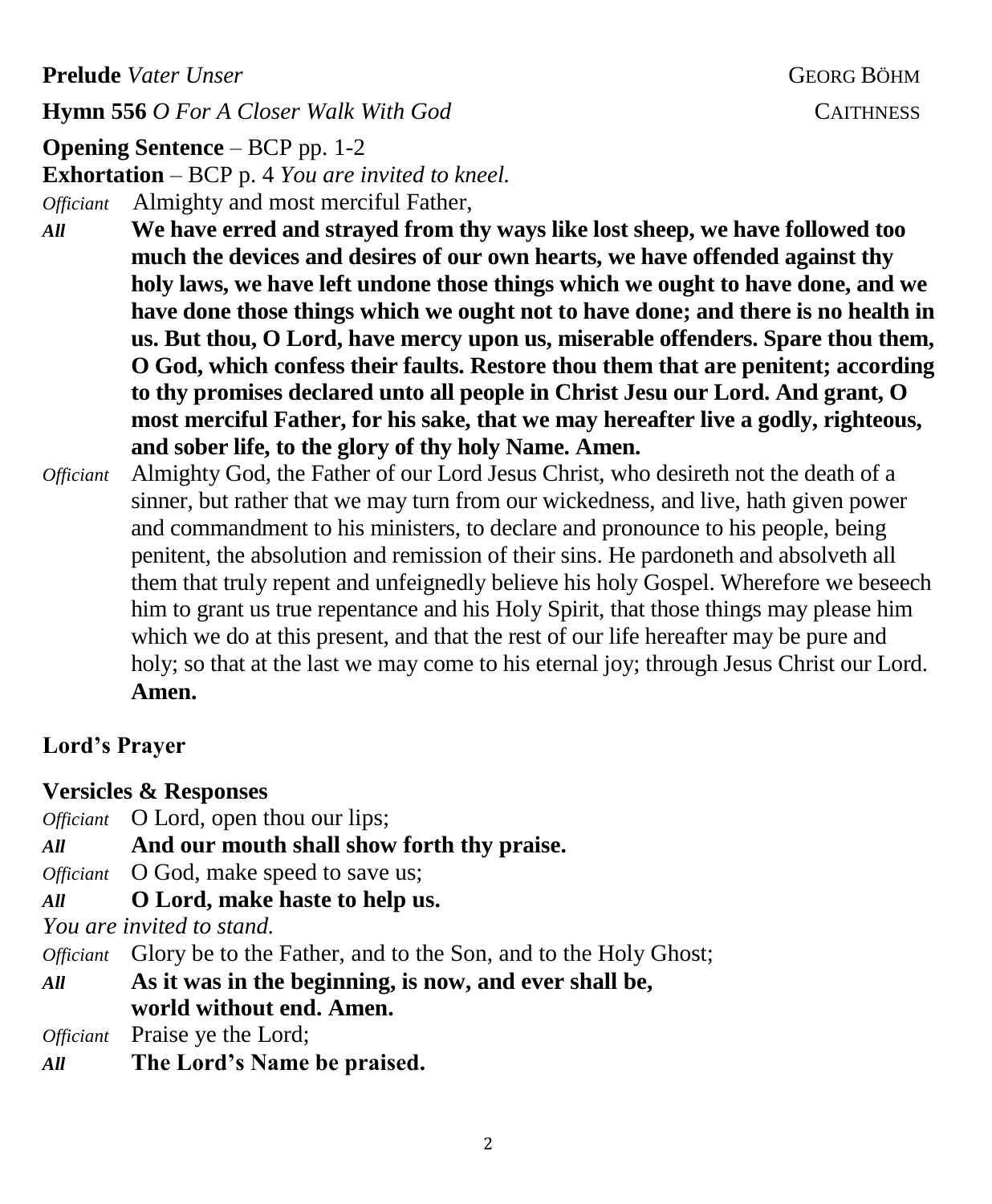**Venite**: *Sung by all. Please remain standing.*

The Lord God omnipotent reigneth: / O ' come, ' let us ' worship. O come, let us ˈ sing unto ⋅ the ˈ Lord: / let us heartily rejoice in the ˈ strength of ˈ our salˈvation. Let us come before his presence 'with thanks ' giving / and show ourselves ˈ glad in ˈ him with ˈ psalms. For the Lord is a ˈ great ˈ God / and a great 'King a⋅bove ' all ' gods. In his hand are all the ˈ corners ⋅ of the ˈ earth / and the  $\cdot$  strength of  $\cdot$  the  $\cdot$  hills is  $\cdot$  his  $\cdot$  also. The sea is ˈ his and ⋅ he ˈ made it / and his ˈ hands preˈpared the ⋅ dry ˈ land. O come, let us worship and ˈ fall ˈ down / and ˈ kneel be⋅fore the ˈ Lord, our ˈ Maker. For he is the ˈ Lord our ˈ God / and we are the people of his pasture, ˈ and the ˈ sheep of ⋅ his ˈ hand. Glory be to the Father, and 'to the 'Son / and 'to the 'Holy 'Ghost; As it was in the beginning, is now and 'ever ' shall be / world without ' end.  $A'$  — 'men. The Lord God omnipotent reigneth:/

O ' come, ˈ let us ' worship.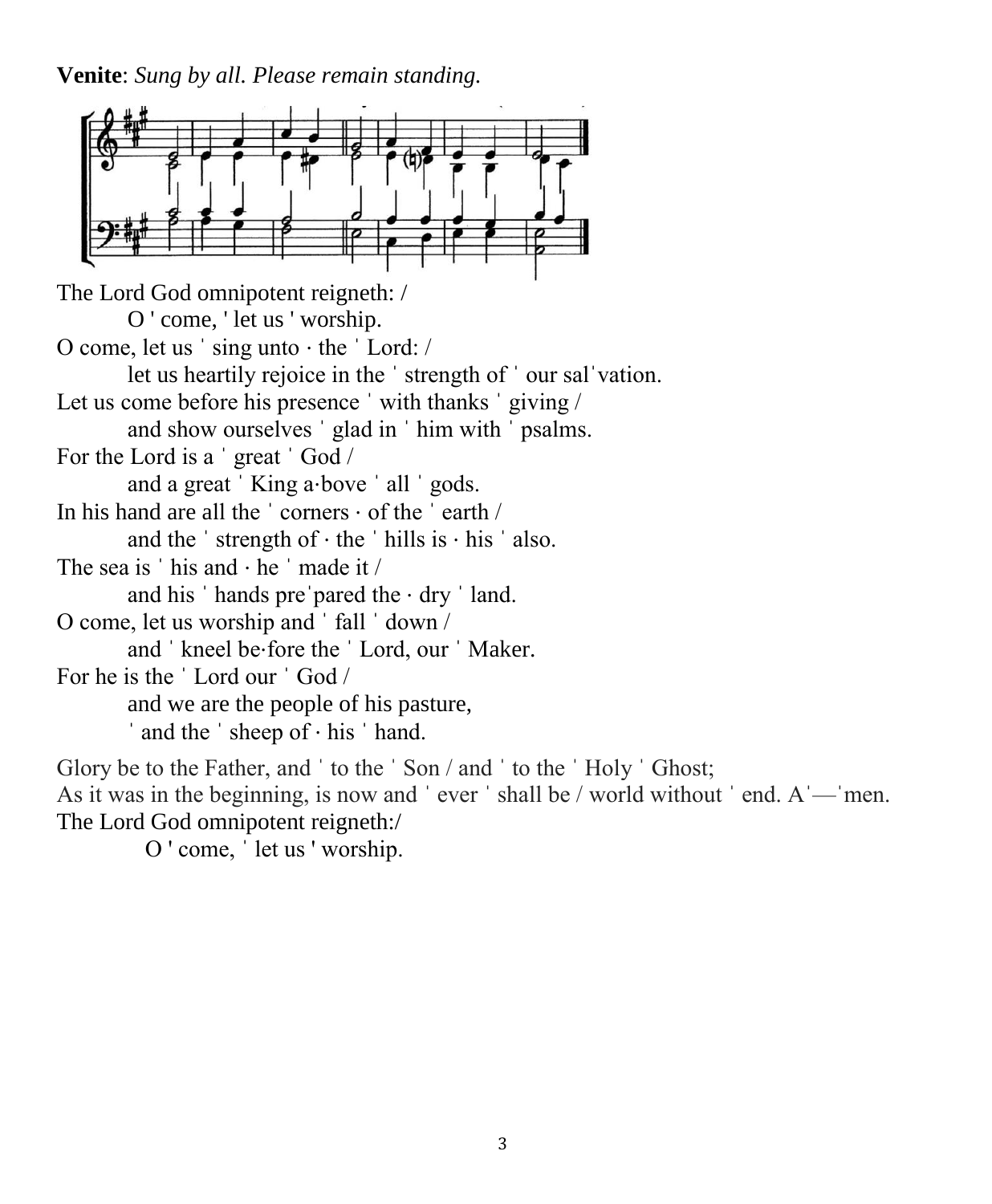#### **First Lesson** *Job 23.1–9, 16–17 Read by Ken Grant*

*Reader* The first lesson is written in the  $23<sup>rd</sup>$  chapter of the book of Job, beginning at the  $1<sup>st</sup>$  verse.

Then Job answered:

'Today also my complaint is bitter; his hand is heavy despite my groaning. O that I knew where I might find him, that I might come even to his dwelling! I would lay my case before him, and fill my mouth with arguments. I would learn what he would answer me, and understand what he would say to me. Would he contend with me in the greatness of his power? No; but he would give heed to me. There an upright person could reason with him, and I should be acquitted for ever by my judge. 'If I go forward, he is not there; or backward, I cannot perceive him; on the left he hides, and I cannot behold him; I turn to the right, but I cannot see him. God has made my heart faint; the Almighty has terrified me; If only I could vanish in darkness, and thick darkness would cover my face!

*Reader* The word of the Lord. *All* **Thanks be to God.**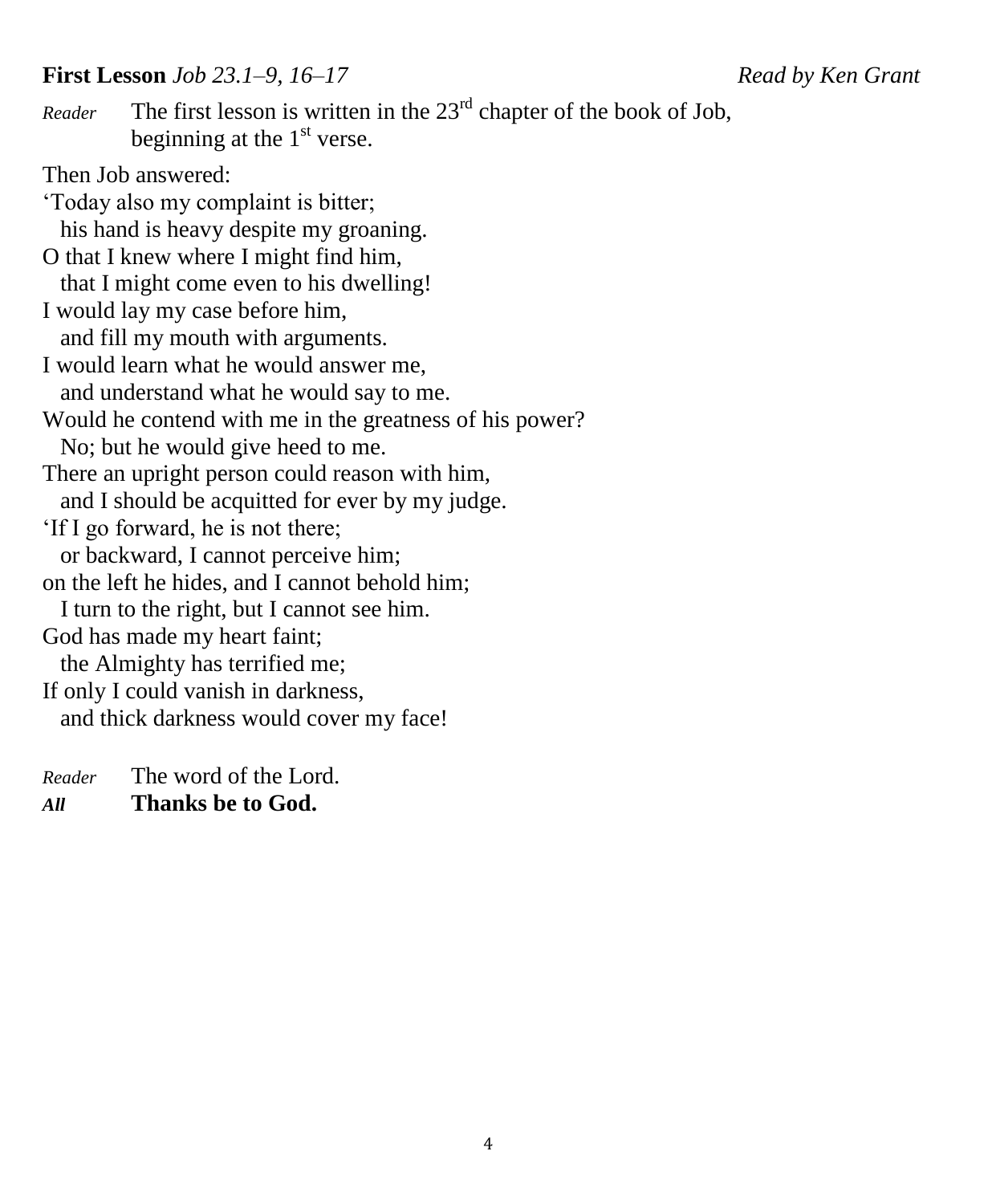**Psalm 22.1–15** *Sung by all. Please remain seated.*

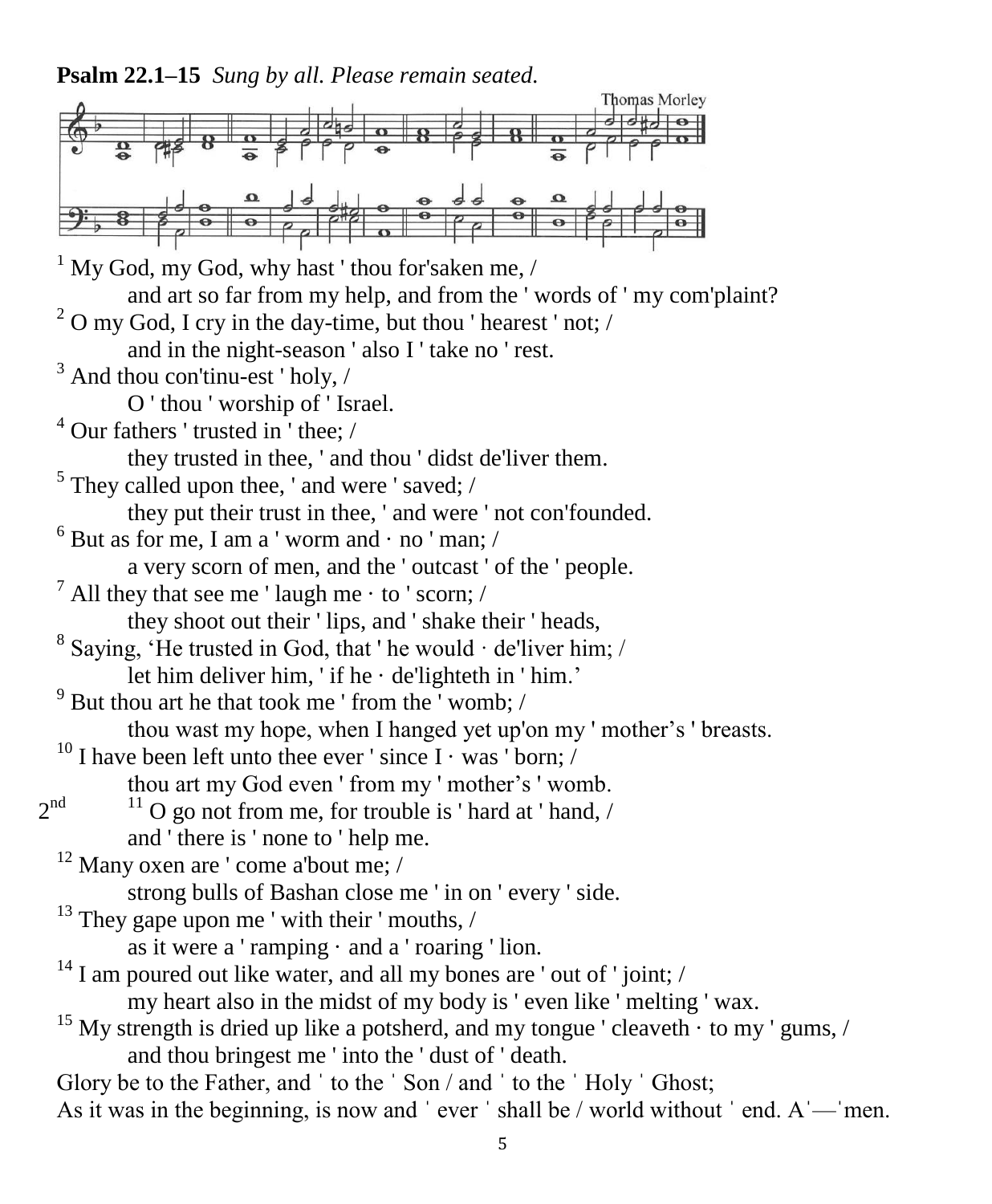#### **Second Lesson** *Hebrews 4.12–16 Read by Barbara Pearson*

*Reader* The  $2<sup>nd</sup>$  lesson is written in the  $4<sup>th</sup>$  chapter of the book of Hebrews, beginning at the  $12<sup>th</sup>$  verse.

Indeed, the word of God is living and active, sharper than any two-edged sword, piercing until it divides soul from spirit, joints from marrow; it is able to judge the thoughts and intentions of the heart. And before him no creature is hidden, but all are naked and laid bare to the eyes of the one to whom we must render an account. Since, then, we have a great high priest who has passed through the heavens, Jesus, the Son of God, let us hold fast to our confession. For we do not have a high priest who is unable to sympathize with our weaknesses, but we have one who in every respect has been tested as we are, yet without sin. Let us therefore approach the throne of grace with boldness, so that we may receive mercy and find grace to help in time of need.

*Reader* The word of the Lord. *All* **Thanks be to God.**

#### **Te Deum**



*Sung by all. You are invited to stand.*

We praise 'thee, O 'God; / we acknowledge 'thee to 'be the 'Lord. All the 'earth doth 'worship thee, / the 'Father 'ever 'lasting.

To thee all angels ˈ cry aˈloud / the heavens and ˈ all the ˈ powers thereˈin. To thee ˈ cherubim and ˈ seraphim / conˈtinualˈly do ˈ cry

Holy ˈ holy ˈ holy / Lord ˈ God ˈ of ˈ hosts; Heaven and 'earth are 'full / of the 'majes⋅ty ' of thy ' glory.

The glorious company of the a postles raise thee / the goodly fellowship ˈ of the ˈ prophets ˈ praise thee; The noble army of 'martyrs' praise thee, / The holy church throughout all the world 'doth ac 'knowledge ' thee,

2nd The Father, of an 'infinite 'majesty / thine honourable, true and only Son; also the ˈ Holy ˈ Ghost, the ˈ Comforter.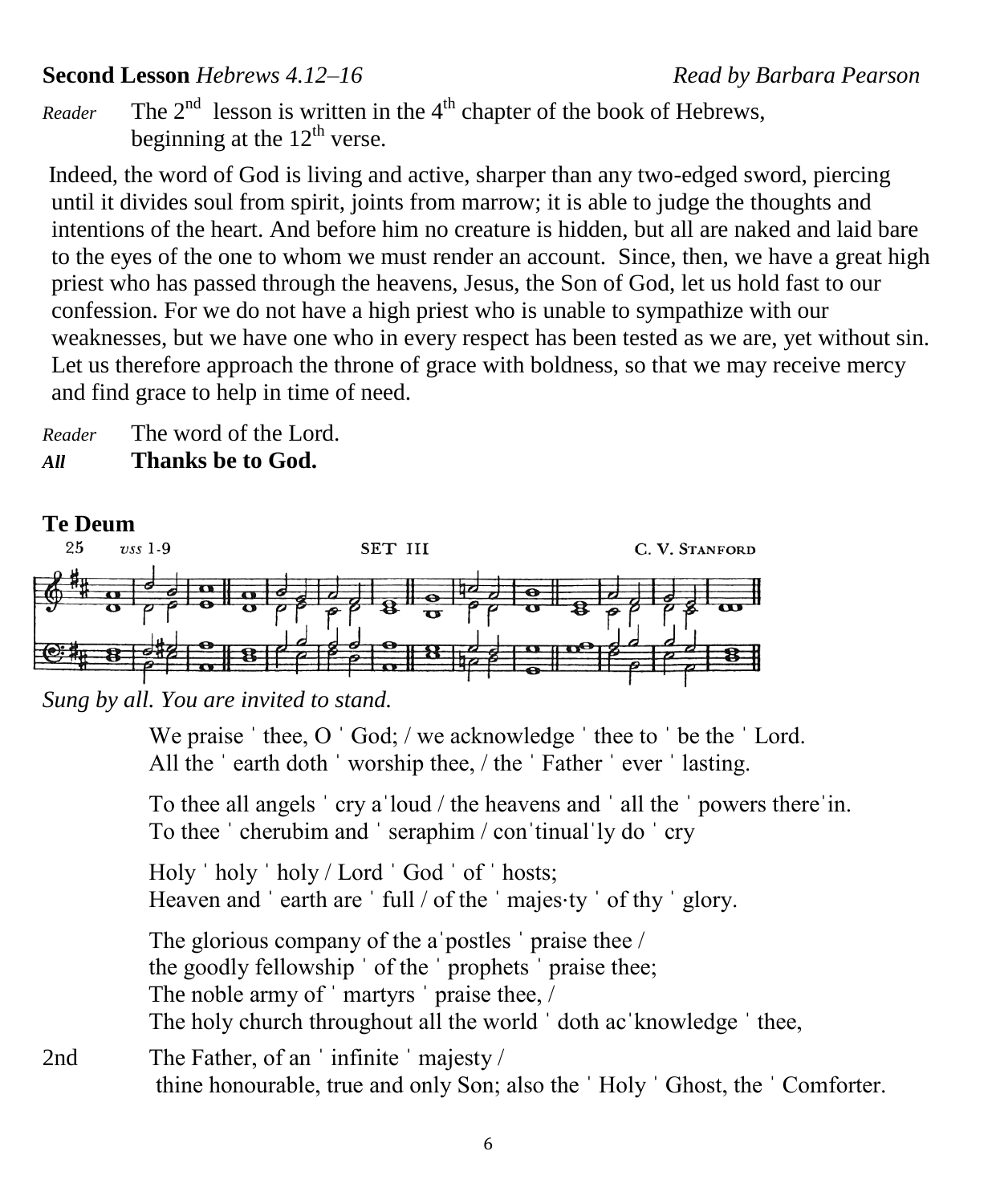

Thou art the King of 'glory, O 'Christ. / Thou art the everˈlasting ˈ Son of ⋅ the ˈ Father. When thou tookest upon thee to de liver  $\cdot$  man / Thou didst not abˈhor the ˈ Virgin's ˈ womb.

When thou hadst overcome the 'sharpness of 'death / thou didst open the kingdom of ˈ heaven to ˈ all beˈlievers. Thou sittest at the right hand of God, in the  $\prime$  glory  $\cdot$  of the  $\prime$  Father. / We believe that thou shalt ' come to ' be our ' judge.

We therefore pray thee, 'help thy ' servants / whom thou hast redeemed 'with thy ' precious ' blood.

Make them to be numbered 'with thy 'saints / in ' glory ' ever lasting.



O Lord save thy people and ˈ bless thine ˈ heritage; \* Govern them and 'lift them ' up for ' ever.

Day by day we ' magni-fy ' thee;  $*$ 

and we worship thy Name, ˈ ever ˈ world with-out ˈ end. Vouchsafe O Lord to keep us this ˈ day with-out ˈ sin. \*

O Lord have mercy upˈon us, have ˈ mercy upˈon us.

O Lord let thy mercy lighten upon us, as our  $'$  trust is  $\cdot$  in  $'$  thee.  $*$ 

O Lord, in thee have I trusted: let me ˈ never ˈ be conˈfounded.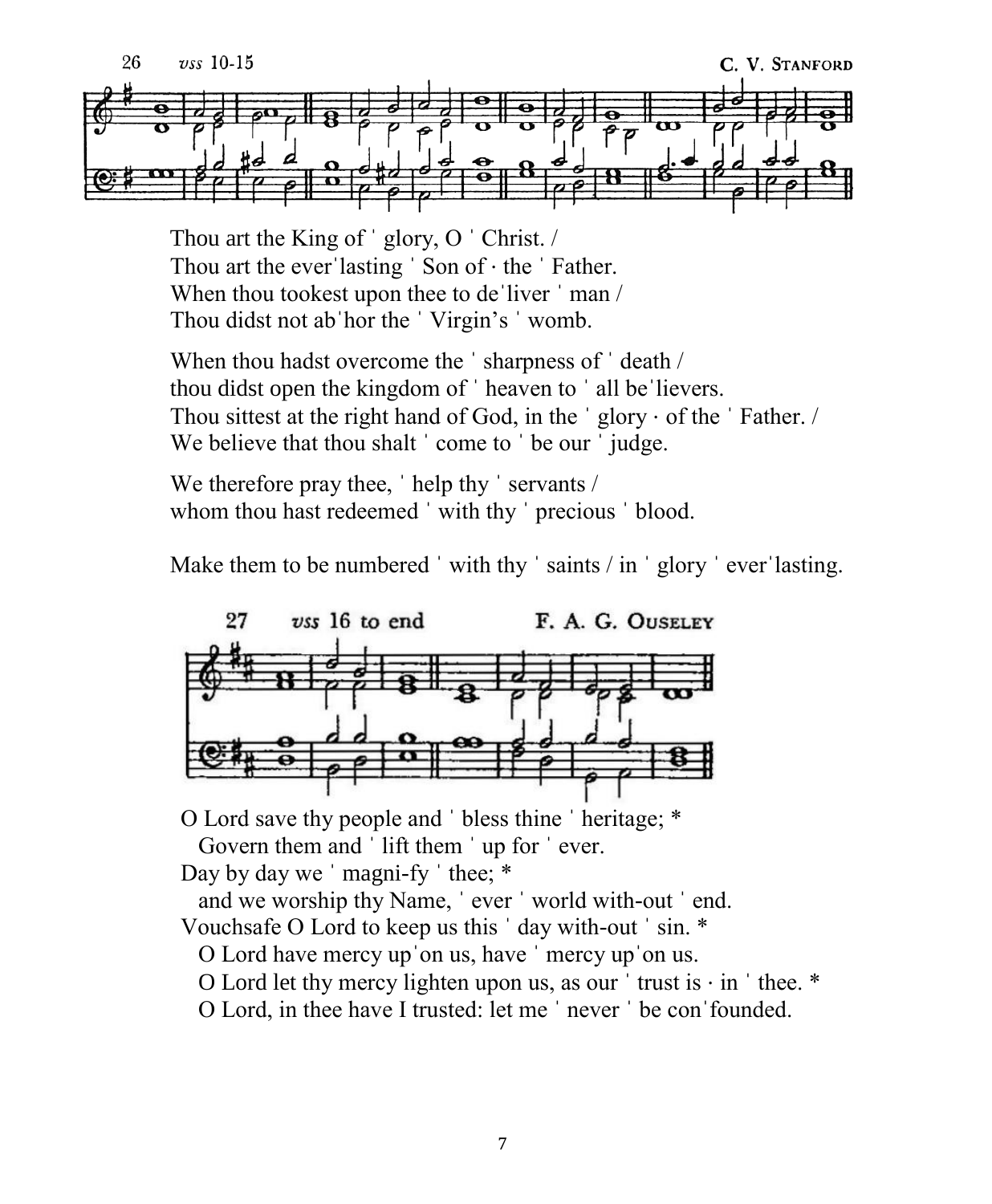#### **Third Lesson** *Mark 10.17–31 Read by Paul Faulkner*

*Reader* The third lesson is written in the  $10<sup>th</sup>$  chapter of the Gospel according to Mark, beginning at the  $17<sup>th</sup>$  verse.

As he was setting out on a journey, a man ran up and knelt before him, and asked him, 'Good Teacher, what must I do to inherit eternal life?' Jesus said to him, 'Why do you call me good? No one is good but God alone. You know the commandments: "You shall not murder; You shall not commit adultery; You shall not steal; You shall not bear false witness; You shall not defraud; Honour your father and mother." 'He said to him, 'Teacher, I have kept all these since my youth.' Jesus, looking at him, loved him and said, 'You lack one thing; go, sell what you own, and give the money to the poor, and you will have treasure in heaven; then come, follow me.' When he heard this, he was shocked and went away grieving, for he had many possessions. Then Jesus looked around and said to his disciples, 'How hard it will be for those who have wealth to enter the kingdom of God!' And the disciples were perplexed at these words. But Jesus said to them again, 'Children, how hard it is to enter the kingdom of God! It is easier for a camel to go through the eye of a needle than for someone who is rich to enter the kingdom of God.' They were greatly astounded and said to one another, 'Then who can be saved?' Jesus looked at them and said, 'For mortals it is impossible, but not for God; for God all things are possible.' Peter began to say to him, 'Look, we have left everything and followed you.' Jesus said, 'Truly I tell you, there is no one who has left house or brothers or sisters or mother or father or children or fields, for my sake and for the sake of the good news, who will not receive a hundredfold now in this age—houses, brothers and sisters, mothers and children, and fields, with persecutions—and in the age to come eternal life. But many who are first will be last, and the last will be first.'

*Reader* The word of the Lord. *All* **Thanks be to God.**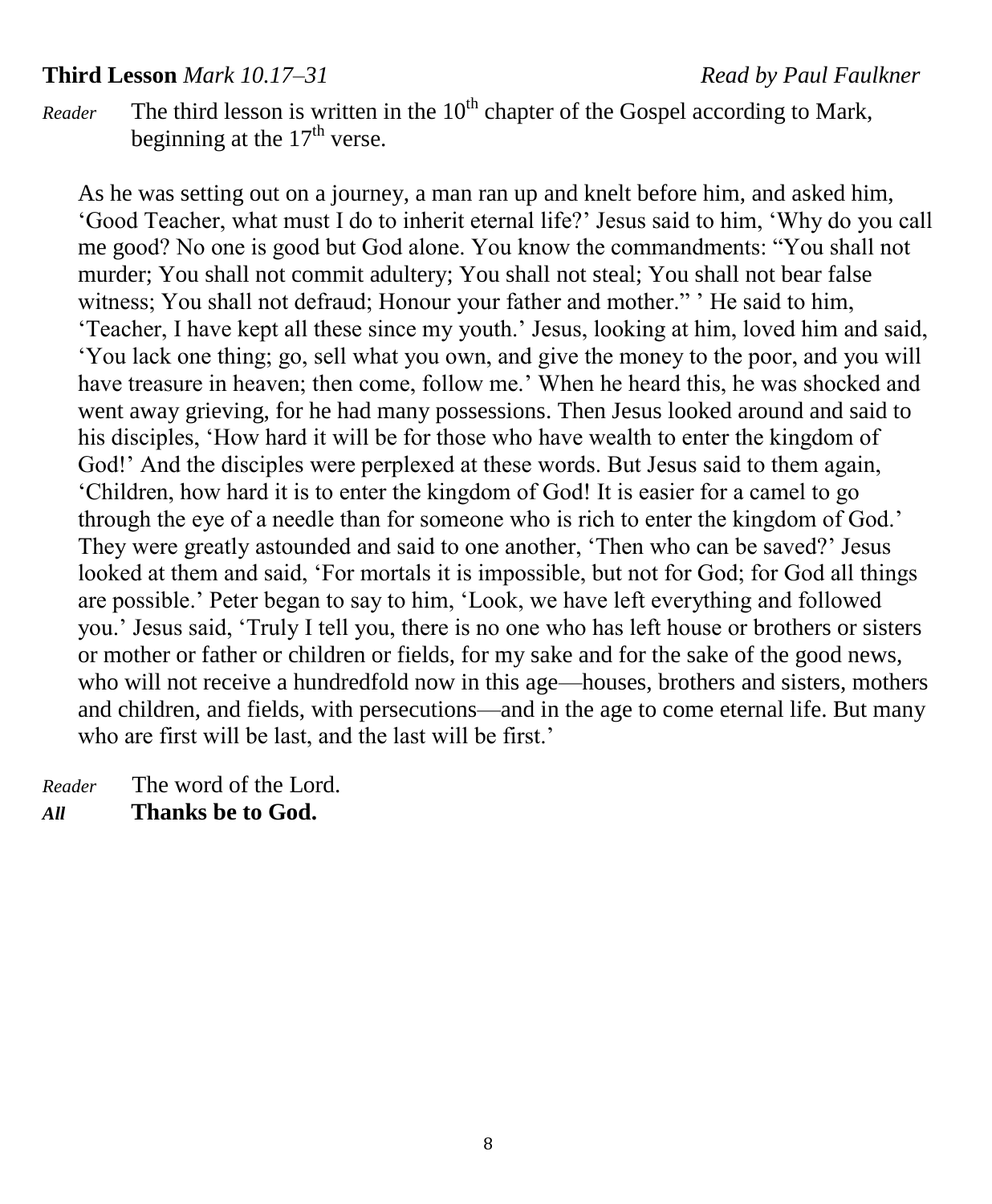**Benedictus** *Sung by all. Please stand.*

Havergal



Blessed be the Lord ˈ God of ˈ Israel; / for he hath visited, ˈ and re ˈ deemed his ˈ people; and hath raised up a mighty sal 'vation ' for us, / in the ˈ house of ⋅ his ˈ servant ˈ David; as he spake by the mouth of his ˈ holy ˈ Prophets, / which have been ' since the ' world be ' gan; that we should be ˈ saved from ⋅ our ˈ enemies, / and from the ˈ hands of ˈ all that ˈ hate us; to perform the mercy promised ˈ to our ˈ forefathers, / and to re ˈ member ˈ his ˈ holy covenant; to perform the oath which he sware to our ˈ fore-father ˈ Abraham, / that ˈ he would ˈ grant ˈ us that we being delivered out of the ˈ hands of ⋅ our ˈ enemies / might  $\sec$  serve him  $\cdot$  with  $\cot$  fear, in holiness and ˈ righteousness be ˈ fore him, / all the ˈ days of ˈ our ˈ life. And thou, child, shalt be called the  $\cdot$  Prophet  $\cdot$  of the  $\cdot$  Highest: / for thou shalt go before the face of the  $\vert$  Lord  $\cdot$  to pre  $\vert$  pare his  $\vert$  ways; to give knowledge of salvation ˈ unto his ˈ people / for the re ˈ mission ˈ of their ˈ sins; through the tender mercy ˈ of our ˈ God; / whereby the day-spring 'from on 'high hath ' visited us; to give light to them that sit in darkness, and in the ˈ shadow of ˈ death, / and to guide our feet ˈ into the ˈ way of ˈ peace.

Glory be to the Father, and 'to the 'Son / and 'to the 'Holy 'Ghost; As it was in the beginning, is now and  $\degree$  ever  $\degree$  shall be / world without  $\degree$  end. A  $\degree$  men.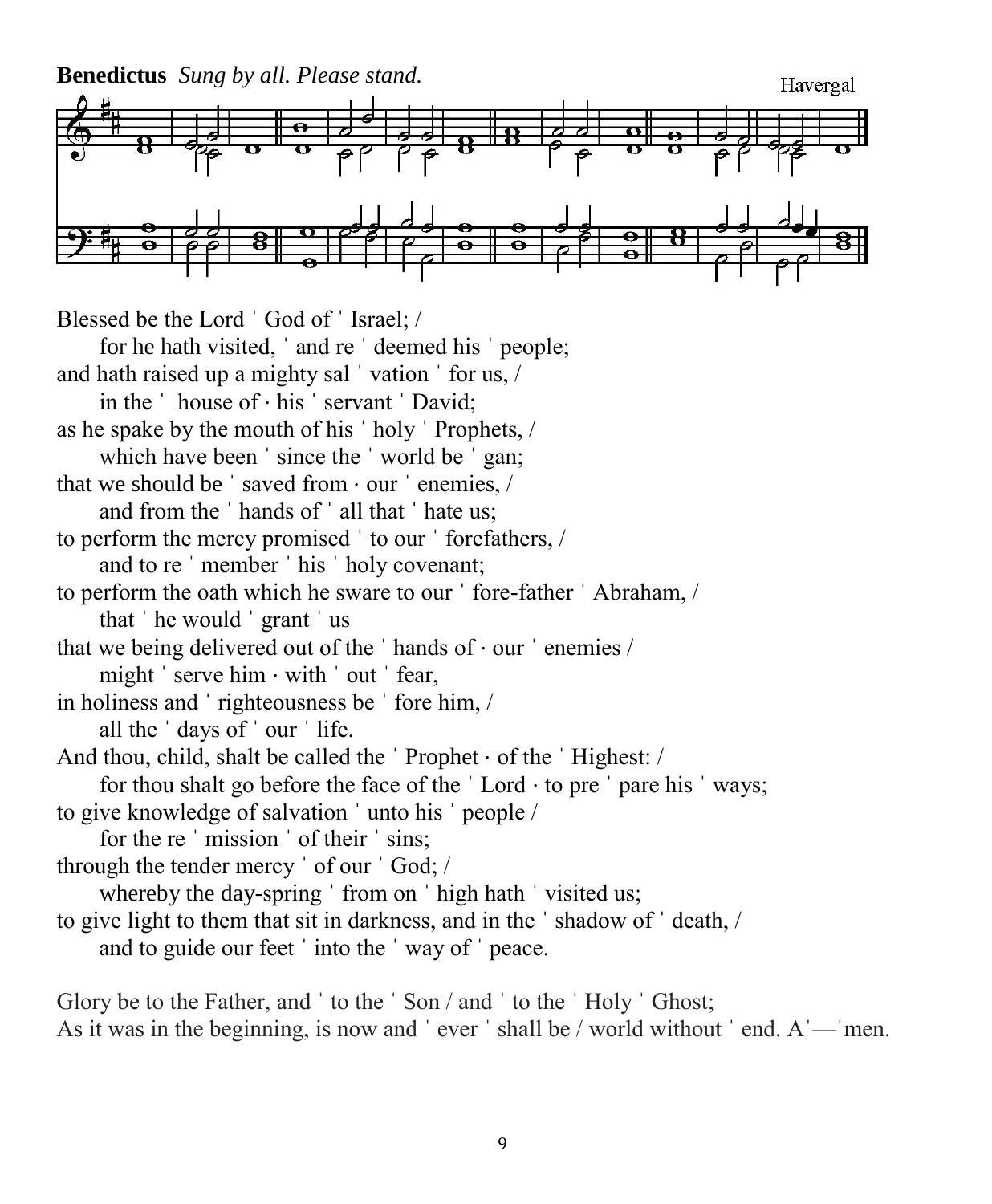#### **The Apostles' Creed**

*Officiant* I believe in God

- *All* **the Father Almighty, maker of heaven and earth: and in Jesus Christ his only Son our Lord, who was conceived by the Holy Ghost, born of the Virgin Mary, suffered under Pontius Pilate, was crucified, dead, and buried: he descended into hell; the third day he rose again from the dead; he ascended into heaven, and sitteth on the right hand of God the Father Almighty; from thence he shall come to judge the quick and the dead. I believe in the Holy Ghost; the holy Catholic Church; the Communion of Saints; the Forgiveness of sins; the Resurrection of the body, and the Life everlasting. Amen.**
- *Officiant* The Lord be with you;
- *All* **And with thy spirit.**

*Officiant* Let us pray.

*Please kneel as able.*

- *Officiant* Lord, have mercy upon us.
- *All* **Christ, have mercy upon us.**
- *Officiant* Lord, have mercy upon us.
- *Officiant* Our Father
- *All* **who art in heaven, hallowed be thy name, thy kingdom come, thy will be done, on earth as it is in heaven. Give us this day our daily bread; and forgive us our trespasses, as we forgive them that trespass against us; and lead us not into temptation, but deliver us from evil. Amen.**
- *Officiant* O Lord, show thy mercy upon us;
- *All* **And grant us thy salvation.**
- *Officiant* O Lord, save the Queen;
- *All* **And mercifully hear us when we call upon thee.**
- *Officiant* Endue thy ministers with righteousness;
- *All* **And make thy chosen people joyful**.
- *Officiant* O Lord, save thy people;
- *All* **And bless thine inheritance.**
- *Officiant* Give peace in our time, O Lord;
- *All* **And evermore mightily defend us.**
- *Officiant* O God, make clean our hearts within us;
- *All* **And take not thy Holy Spirit from us.**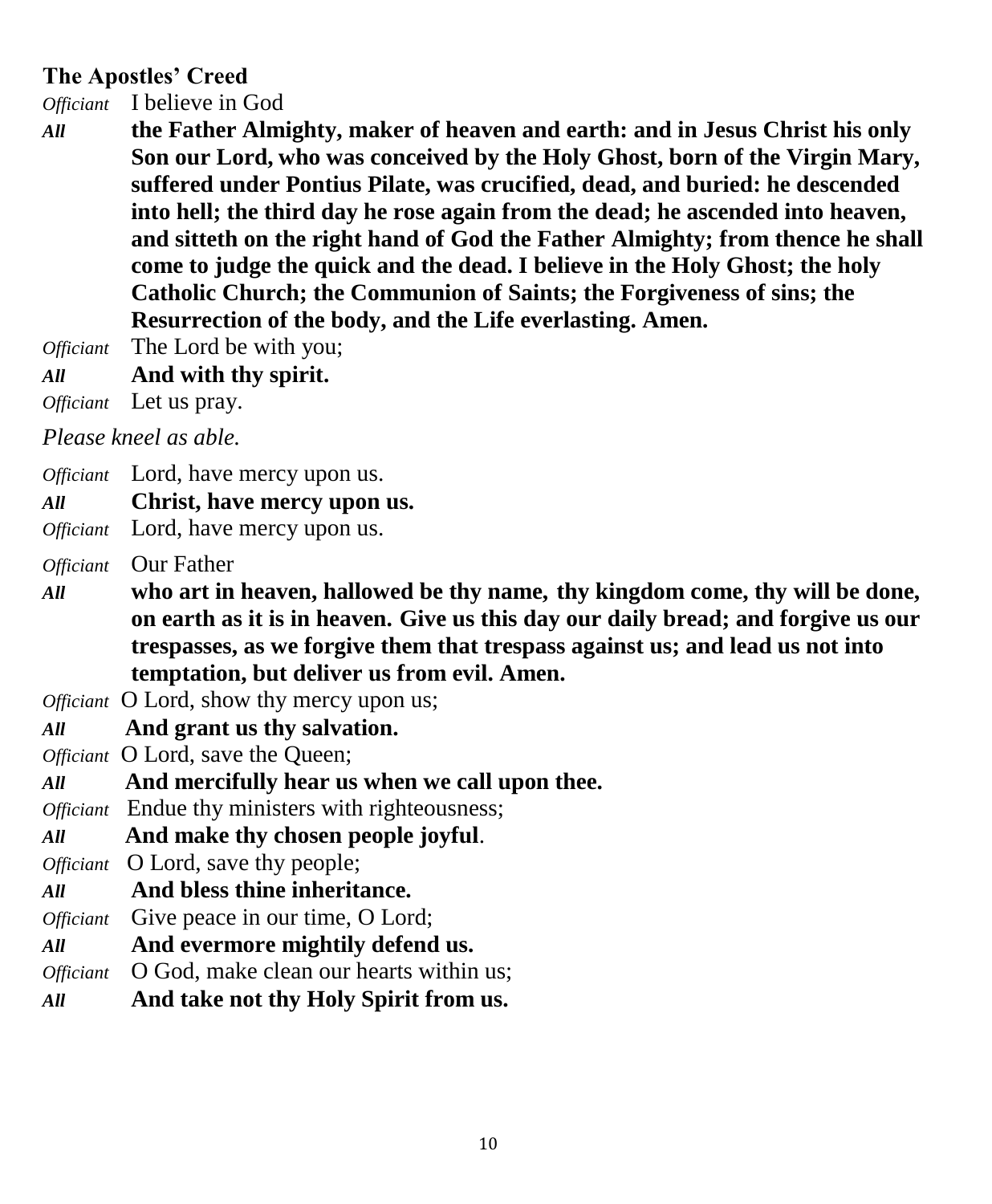### **Collect of the Day**

*Officiant* O almighty and most merciful God, of thy bountiful goodness keep us, we beseech thee, from all things that may hurt us; that we, being ready both in body and soul, may cheerfully accomplish those things that thou wouldest have done; through Jesus Christ our Lord. **Amen.**

#### **Collect for Peace**

*Officiant* O God, who art the author of peace and lover of concord, in knowledge of whom standeth our eternal life, whose service is perfect freedom: defend us thy humble servants in all assaults of our enemies; that we, surely trusting in thy defence, may not fear the power of any adversaries; through the might of Jesus Christ our Lord.

#### **Amen.**

#### **Collect for Grace**

*Officiant* O Lord our heavenly Father, Almighty and everlasting God, who hast safely brought us to the beginning of this day: defend us in the same with thy mighty power; and grant that this day we fall into no sin, neither run into any kind of danger; but that all our doings may be ordered by thy governance, to do always that is righteous in thy sight; through Jesus Christ our Lord. **Amen**.

**Anthem** *My Eyes for Beauty Pine* **HERBERT HOWELLS** 

*My eyes for beauty pine, My soul for Goddes grace : No other care nor hope is mine, To heaven I turn my face.* 

*One splendour thence is shed From all the stars above : 'Tis named when God's name is said, 'Tis Love, 'tis heavenly Love.* 

*And every gentle heart, That burns with true desire, Is lit from eyes that mirror part Of that celestial fire.*

#### **Sermon**

**Hymn 374** *Alleluia, Sing To Jesus* **Hymn 374** *Alleluia, Sing To Jesus* **Hypness** 

**Prayers** *Led by Winston Isaac*

#### **General Thanksgiving** *Please stand.*

*Officiant* Almighty God,

*All* **Father of all mercies, we thine unworthy servants do give thee most humble and hearty thanks for all thy goodness and loving-kindness to us and to all people. We bless thee for our creation, preservation, and all the blessings of this life; but above all for thine inestimable love in the redemption of the world by our Lord Jesus Christ; for the means of grace, and for the hope of glory. And we beseech thee, give us that due sense of all thy mercies, that our hearts may be unfeignedly thankful, and that we show forth thy praise, not only with our lips,**